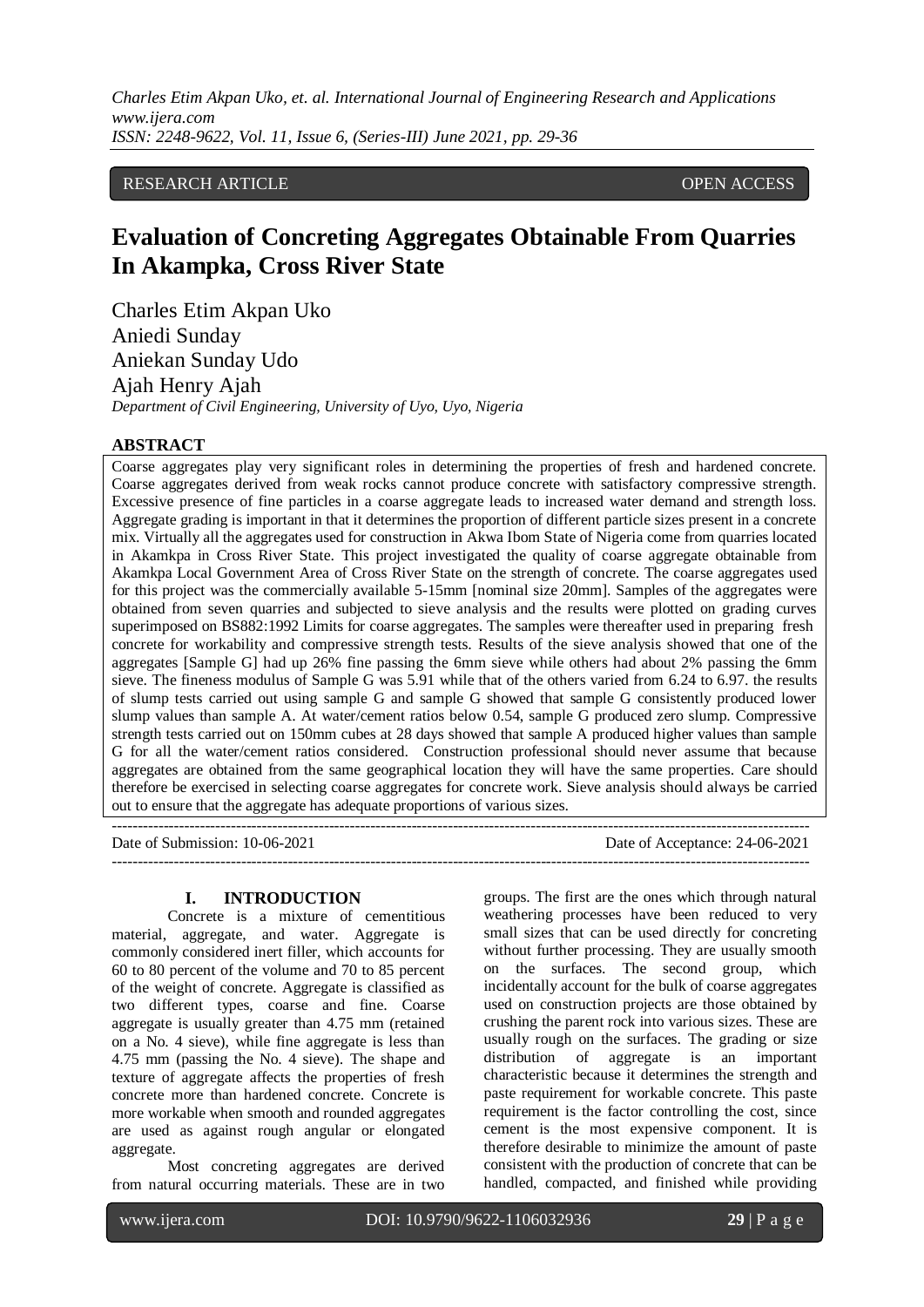the necessary strength and durability. The required amount of cement paste is dependent upon the amount of void space that must be filled and the total surface area that must be covered. When the particles are of uniform size the void space is large and the paste requirement is high, but when a range of sizes is used the void spaces are filled and the paste requirement is lowered with tends to affects the strength of concrete.

Most construction sites in Nigeria still use standard mix ratios such as 1:2:4 and 1:1.5:3 for Grades 25 and 30 concrete respectively. The water/cement ratios for the mixes are usually left to the discretion of the site operatives. These sites rarely carry out sieve analysis for the aggregates. Following some unexpectedly low results of compressive strength obtained by using coarse aggregate from some quarries, it became necessary to explain what went wrong. Investigations showed that the coarse aggregates used had percentages passing the 5mm sieve well in excess of 25%, which was not expected in normal aggregates obtained from quarries in the area. This prompted the need to evaluate the quality [with emphasis on grading] of aggregates produced by quarries in the Akamkpa area of Cross River State of Nigeria.

# **II. LITERATURE REVIEW**

Aggregate is a general term which describes the gravels, crushed stones, sand and such like materials which are mixed with cement and water to make concrete. Aggregates account for 70 to 75 percent of the total volume of concrete and are categorized as fine aggregates and these include sand and very rarely quarry dust and coarse aggregates which are gravel and crushed stone. (Oyenuga, 2011). The aggregates consist of both fine and coarse components. The fine aggregate, which is often referred to as sand, is usually not a commercially manufactured product but one that is mined directly from natural deposits. Coarse aggregates are material commonly produced by crushing larger rock, separating the crushed portion according to size, and re-combining in a carefully controlled manner. They also occur naturally as gravel, often found on river beds or alluvial plains. Adequate adherence is important for the short and long-term performance of the concrete. Dattatreya [2007] stated that the mineral structure, granular shape, granular distribution, freeze and thaw strength, abrasion strength, unit weight, density, void ratio, water absorption, hardness and the resistance to chemical effects of the aggregates used in the concrete production are also important factors that have an effect on the concrete durability.

The size of aggregate plays important role in the development of high strength concrete. The

Smaller size of aggregate should be used for high strength concrete. The fineness modulus of sand about 3 gives the best workability and compressive strength for high strength concrete. Smaller aggregates sizes are considered to product a high strength concrete because of less server concentration of stress around the particles which are caused by difference, between the elastic module of paste and aggregate. Many studies have shown that crushed stone produces higher strength than rounded aggregates.

Aggregates are the chemically inert, solid bodies held together in the cement and water matrix. They can range from fine particles of sand to large, coarse rock particles. They occupy about three quarters of the entire volume of concrete and add strength to the mix (Nolan, 2000). Concrete aggregate are divided into fine and coarse aggregates. They should be clean, hard and strong. The fine aggregate fills the interstices between the coarse aggregate particles and both aggregates need to be carefully proportioned and graded so as to enhance potential concrete quality especially compressive strength (Seeley, 1995). Concrete failure may originate within the aggregate, the matrix, or the aggregate matrix interface. Surface characteristics and relative size of aggregate particles to a great extent influence the bond strength in concrete and hence can influence concrete capacity (Dattatreya, 2007). The relative densities of the aggregates, as well as their particle packing characteristics also influence the strength of the concrete.

Shetty (2013) showed that aggregate occupy 70-80% of the volume of concrete; hence their impact on the characteristics of concrete (both fresh and hardened) cannot be taken for granted. Zhou et al (1995) investigated the effect of coarse aggregate on elastic modulus and compressive strength of high performance concrete. In achieving this, a wide range of aggregates (gravel, glass, expanded clay, limestone) were used. Their result showed that coarse aggregate of high stiffness can have great effect on the elastic modulus of high performance concrete but decreases the compressive strength due to formation of cracks. De Larrard [1999] indicated that there is a relationship between the voids of aggregates and shape, texture and grading of aggregates.

An excess of poorly shaped particles could reduce the strength of concrete through the increase of water demand. Galloway [1994] and Popovics [1995] indicated that flat particles can be oriented in such a way that they could impair the strength and the durability of concrete.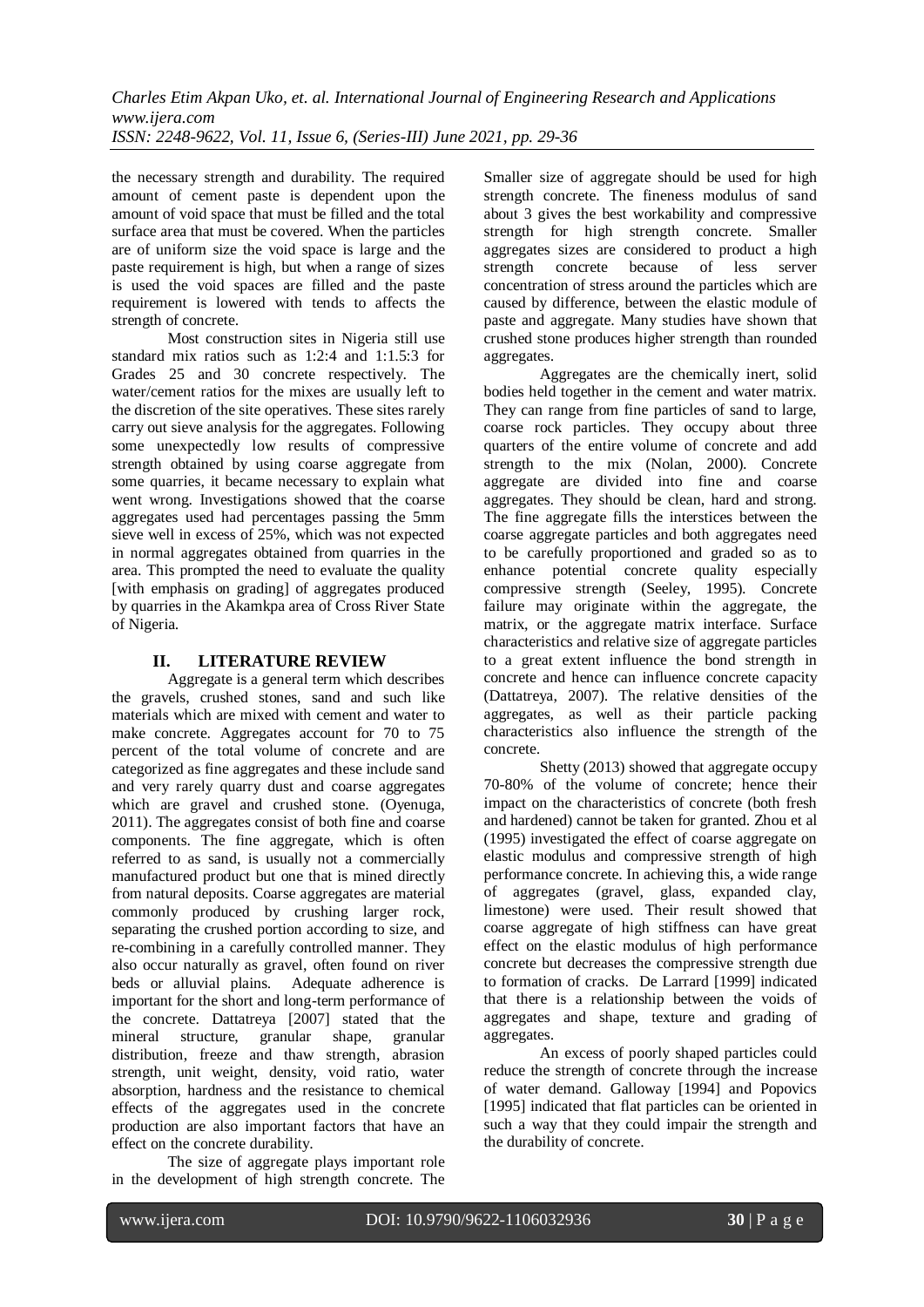## **III. MATERIALS AND METHODS**

For this project, samples of 10-15mm crushed rock aggregate were obtained from seven quarries in Akamkpa in Cross River State of Nigeria. These samples were subjected to sieve analysis using standard procedures. Thereafter, they were used to prepare 150mm concrete cubes for compression tests while some were used for slump tests. The cement used for the tests was the Grade 32.5 Portland Limestone cement produced by Dangote Cement Industries in Nigeria. This is a blended cement in which cement clinker is mixed with a percentage of raw limestone before grinding. The fine aggregate used was the sharp sand obtained from river beds in Akwa Ibom State of Nigeria. Due to the close similarity between the grading curves for six of the aggregate samples, only one of them was used for the test while the sample whose grading curve was significantly different from that of the six was also

selected for use in the tests. The mix ratio selected for the tests was the largely used 1:2:4 with different water/cement ratios of 0.4, 0.47, 0.54, 0.58, 0.67 and 0.71. Three cubes were prepared for compressive test at seven days while another three cubes were tested at twenty-eight days. Slump tests were also carried out on the samples.

## **IV. RESULTS AND DISCUSSION**

Table 4.1 shows the result of sieve analysis carried out on the seven [7] samples. While five [5] of the samples [A, B, C, E and F] had less than 3.5% passing the 6mm sieve, sample D had 10% and sample G had 26.95% passing the same sieve. These two samples had excessive percentage of fines in them. Since Samples A to F were fairly similar, Sample A was chosen for comparison to Sample G which was significantly different from the others.

| Table 4.1 : Sieve Analysis Results for Samples A to G |                    |                    |                    |                    |                    |                 |                    |  |
|-------------------------------------------------------|--------------------|--------------------|--------------------|--------------------|--------------------|-----------------|--------------------|--|
|                                                       | % PASSING          |                    |                    |                    |                    |                 |                    |  |
| <b>SIEVE</b><br>SIZE (mm)                             | <b>SAMPLE</b><br>A | <b>SAMPLE</b><br>B | <b>SAMPLE</b><br>C | <b>SAMPLE</b><br>D | <b>SAMPLE</b><br>E | <b>SAMPLE F</b> | <b>SAMPLE</b><br>G |  |
| 20.00                                                 | 100.00             | 100.00             | 100.00             | 100.00             | 100.00             | 100.00          | 100.00             |  |
| 16.00                                                 | 99.08              | 98.68              | 97.88              | 100.00             | 100.00             | 100.00          | 99.01              |  |
| 14.00                                                 | 87.36              | 89.96              | 83.56              | 100.00             | 100.00             | 99.66           | 97.59              |  |
| 10.00                                                 | 33.44              | 33.84              | 19.04              | 59.68              | 50.18              | 39.58           | 63.00              |  |
| 6.00                                                  | 3.12               | 2.82               | 0.52               | 10.76              | 6.00               | 0.83            | 26.95              |  |
| 4.70                                                  | 0.50               | 0.50               | 0.40               | 1.54               | 2.68               | 0.21            | 8.82               |  |
| 3.35                                                  | 0.45               | 0.38               | 0.40               | 1.25               | 1.46               | 0.21            | 5.54               |  |
| 2.36                                                  | 0.45               | 0.26               | 0.40               | 1.07               | 0.64               | 0.21            | 3.28               |  |
| 1.70                                                  | 0.41               | 0.26               | 0.40               | 0.95               | 0.42               | 0.21            | 2.83               |  |
| 1.18                                                  | 0.39               | 0.26               | 0.40               | 0.83               | 0.30               | 0.21            | 2.42               |  |

The sieve analysis results show that none of the coarse aggregate samples lay completely within the limits prescribed by BS882 for 20mm nominal aggregates.

Table 4.2 also shows the fineness modulus computation for the seven mixes. It can be observed that samples A to F had fineness moduli in excess of 6.2 while sample G had a modulus of 5.9. This again shows that sample G had a much higher percentage of fines than the rest.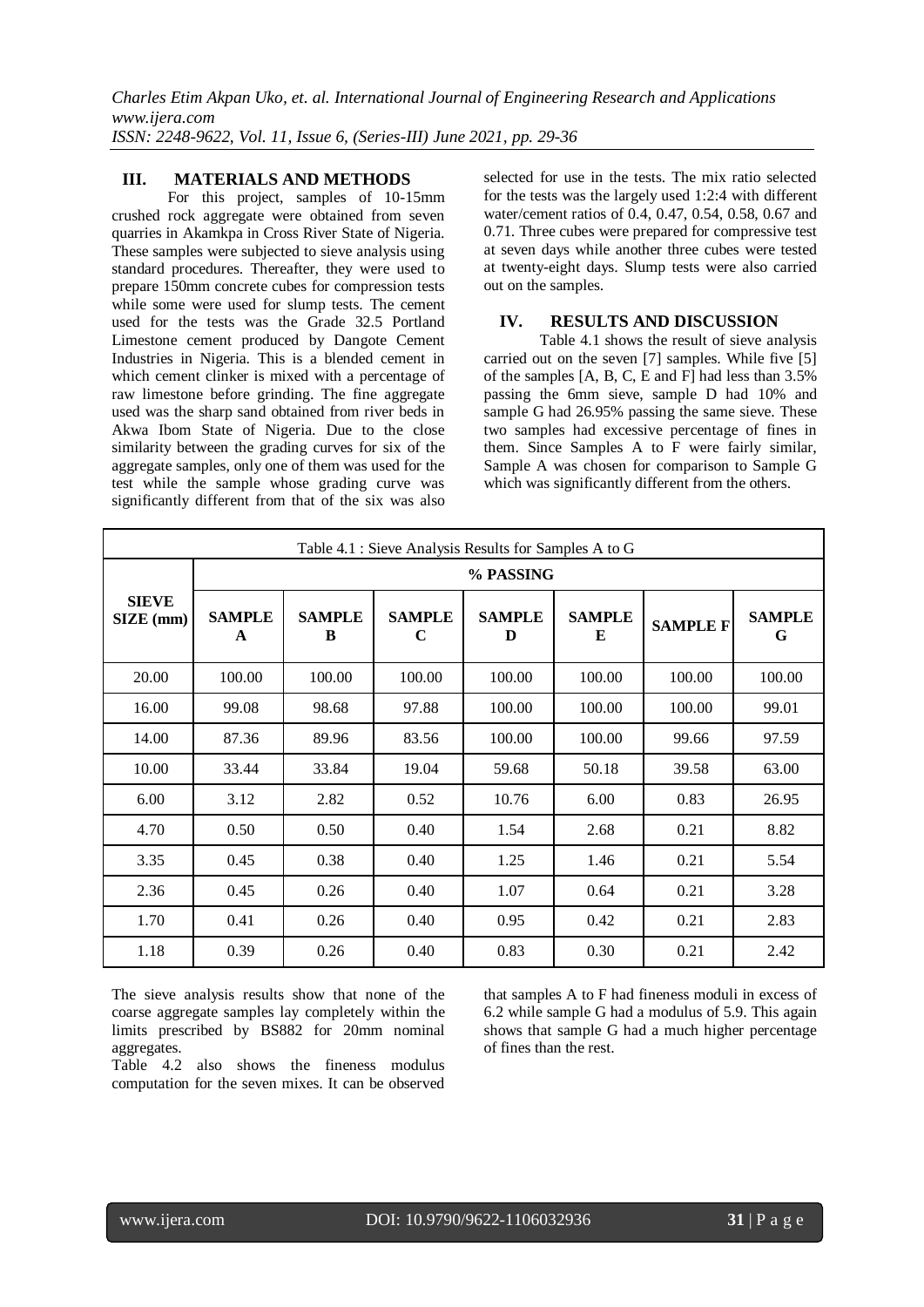*Charles Etim Akpan Uko, et. al. International Journal of Engineering Research and Applications www.ijera.com*

| Table 4.2 : Fineness Modulus [FM] Computation for Samples A to G |                    |                    |                    |                    |                    |                 |                    |  |
|------------------------------------------------------------------|--------------------|--------------------|--------------------|--------------------|--------------------|-----------------|--------------------|--|
|                                                                  | % PASSING          |                    |                    |                    |                    |                 |                    |  |
| <b>SIEVE</b><br>SIZE (mm)                                        | <b>SAMPLE</b><br>A | <b>SAMPLE</b><br>B | <b>SAMPLE</b><br>C | <b>SAMPLE</b><br>D | <b>SAMPLE</b><br>E | <b>SAMPLE F</b> | <b>SAMPLE</b><br>G |  |
| 20.00                                                            | 0.00               | 0.00               | 0.00               | 0.00               | 0.00               | 0.00            | 0.00               |  |
| 16.00                                                            | 0.92               | 1.32               | 2.12               | 0.00               | 0.00               | 0.00            | 0.99               |  |
| 14.00                                                            | 12.64              | 10.04              | 16.44              | 0.00               | 0.00               | 0.34            | 2.41               |  |
| 10.00                                                            | 66.56              | 66.16              | 80.96              | 40.32              | 49.82              | 60.42           | 37.00              |  |
| 6.00                                                             | 96.88              | 97.18              | 99.48              | 89.24              | 94.00              | 99.17           | 73.05              |  |
| 4.70                                                             | 99.50              | 99.50              | 99.60              | 98.46              | 97.32              | 99.79           | 91.18              |  |
| 3.35                                                             | 99.55              | 99.62              | 99.60              | 98.75              | 98.54              | 99.79           | 94.46              |  |
| 2.36                                                             | 99.55              | 99.74              | 99.60              | 98.93              | 99.36              | 99.79           | 96.72              |  |
| 1.70                                                             | 99.59              | 99.74              | 99.60              | 99.05              | 99.58              | 99.79           | 97.17              |  |
| 1.18                                                             | 99.61              | 99.74              | 99.60              | 99.17              | 99.70              | 99.79           | 97.58              |  |
| <b>TOTAL</b>                                                     | 674.80             | 673.04             | 697.00             | 623.92             | 638.32             | 658.88          | 590.56             |  |
| <b>FM</b>                                                        | 6.75               | 6.73               | 6.97               | 6.24               | 6.38               | 6.59            | 5.91               |  |

*ISSN: 2248-9622, Vol. 11, Issue 6, (Series-III) June 2021, pp. 29-36*

Plots of these results including the BS882 limits for 20mm nominal aggregate are shown on Fig. 4.1 for Sample A and Fig. 4.2 for Sample G.



www.ijera.com DOI: 10.9790/9622-1106032936 **32** | P a g e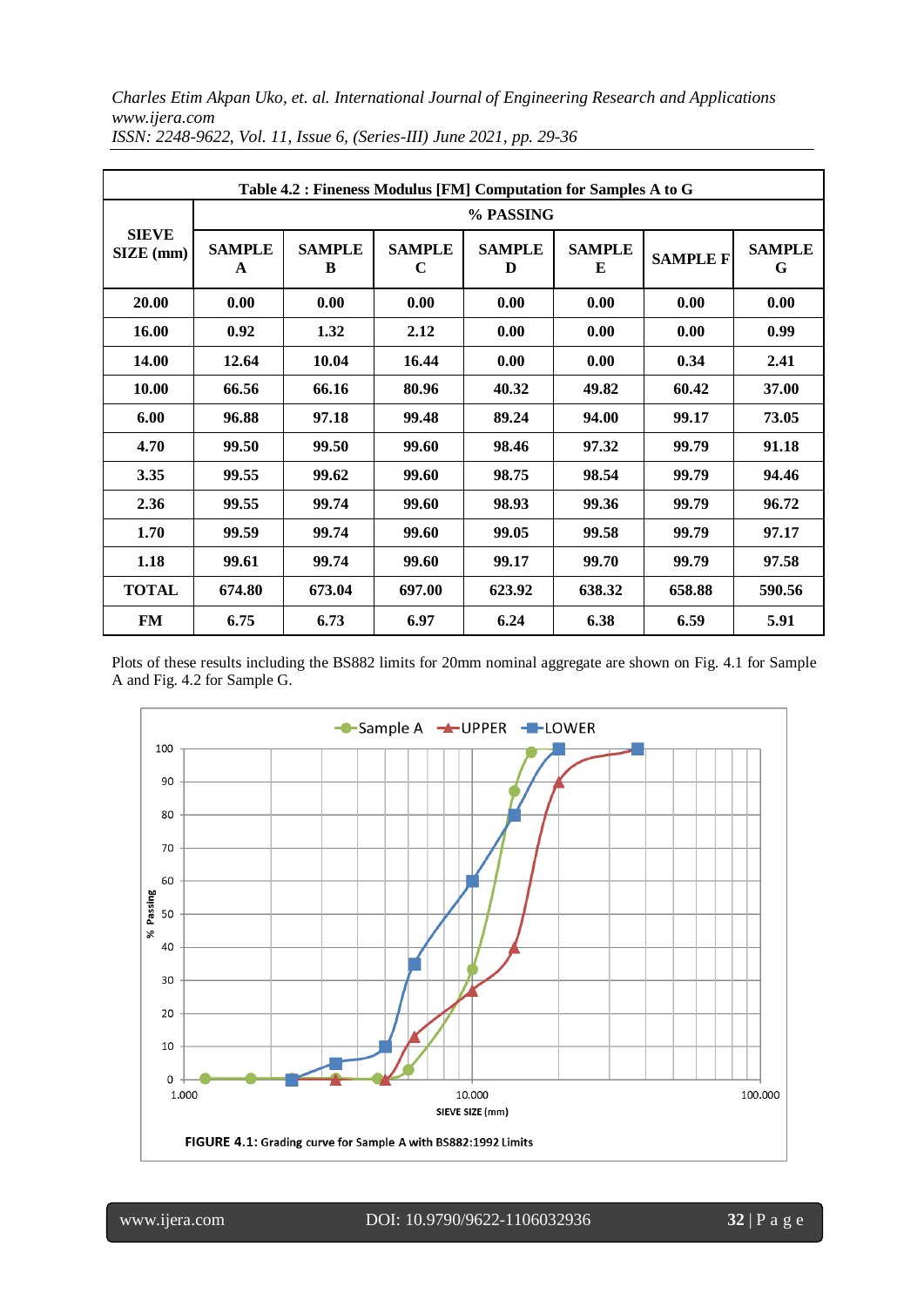*Charles Etim Akpan Uko, et. al. International Journal of Engineering Research and Applications www.ijera.com*



*ISSN: 2248-9622, Vol. 11, Issue 6, (Series-III) June 2021, pp. 29-36*

Figure 4.3 shows the grading curve for the fine aggregate superimposed on the BS:882:1992.



www.ijera.com DOI: 10.9790/9622-1106032936 **33** | P a g e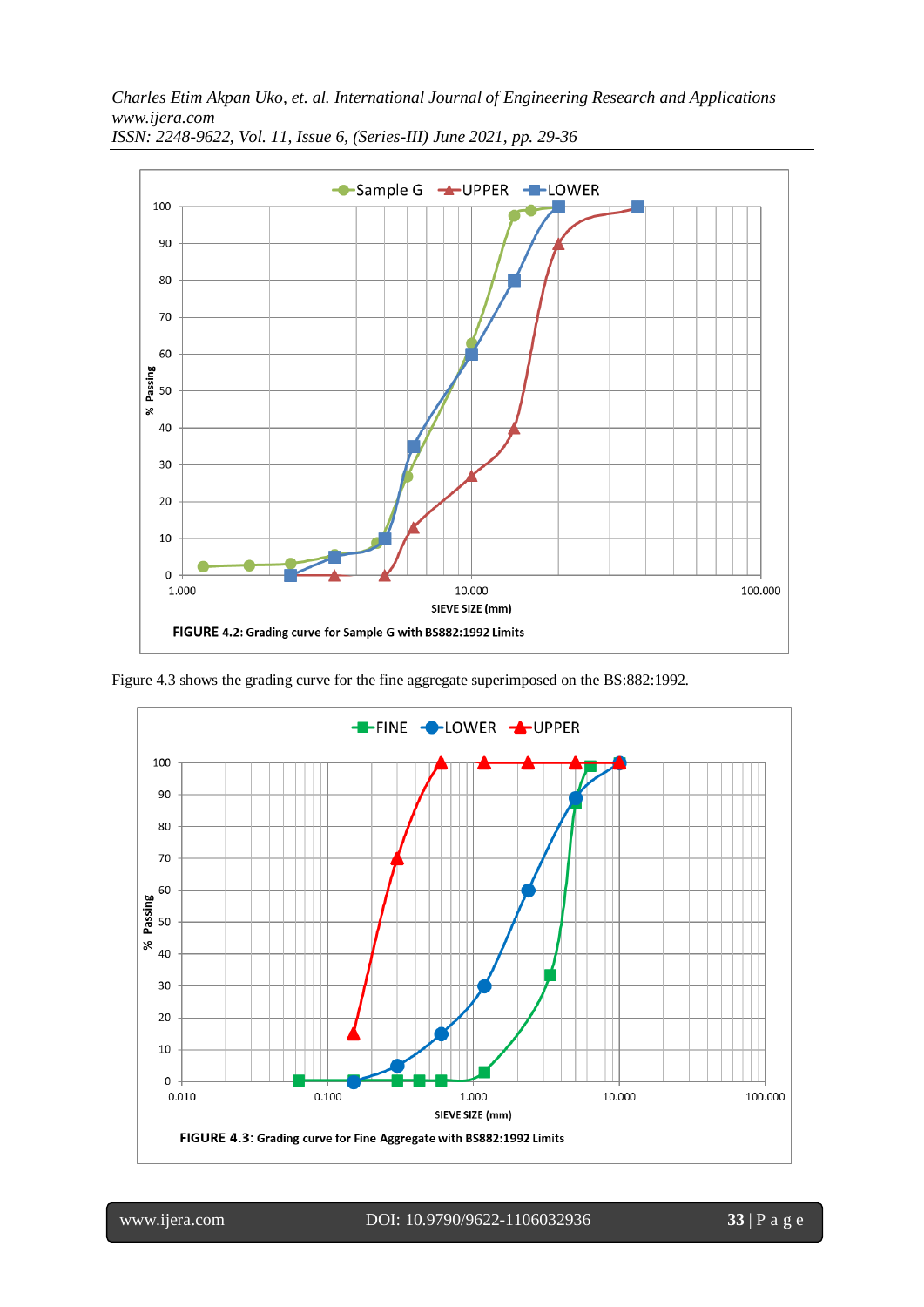

Figure 4.4 shows the grading curves for both Sample A and Sample G.

Figure 4.5 and Fig. 4.6 show the combined aggregate grading curves for sample A and sample G when mixed with 33.3% of fine sand [fine aggregate]. It can be observed that none of the combined aggregates fell within the BS882:1992 approved limits.

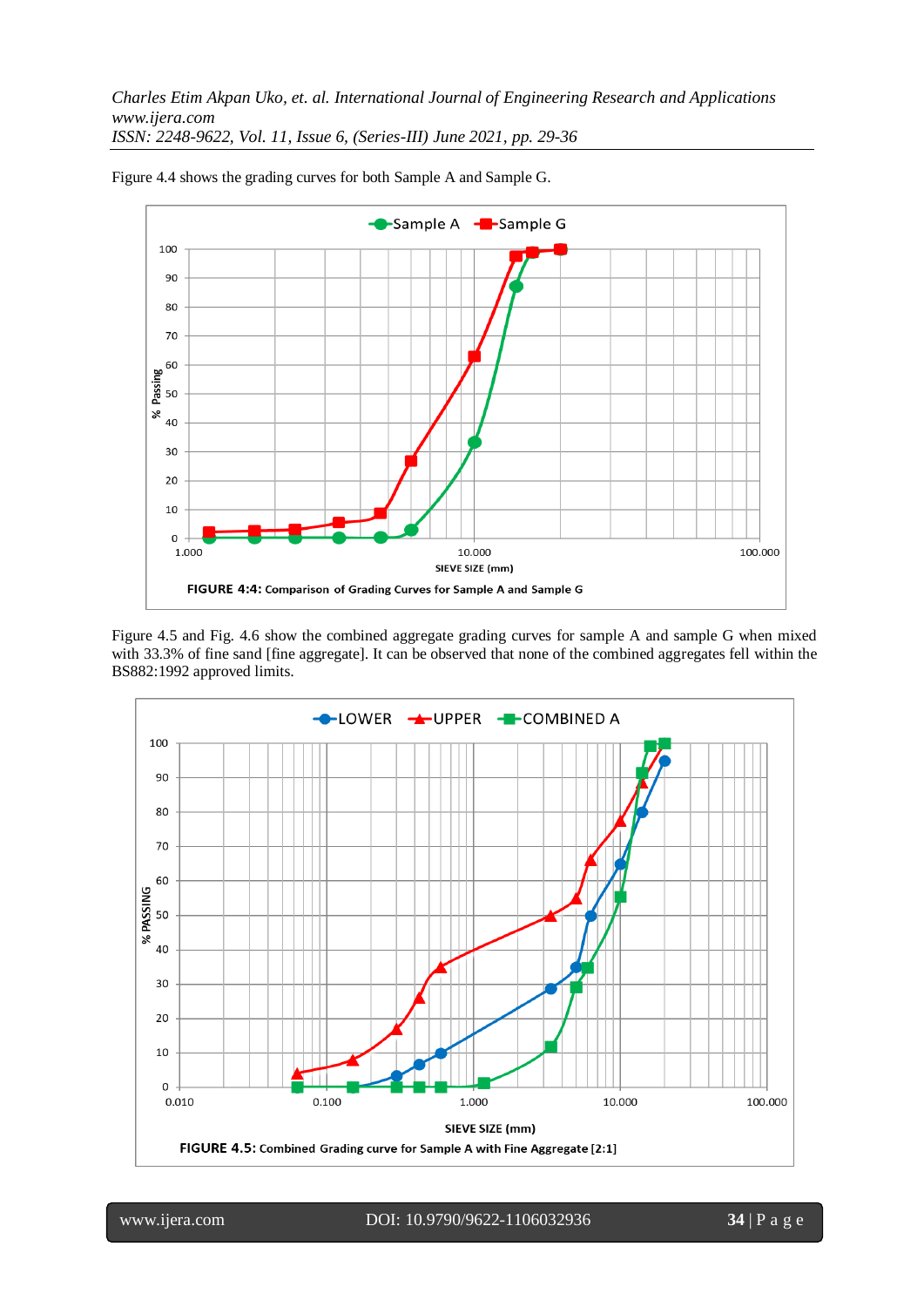*Charles Etim Akpan Uko, et. al. International Journal of Engineering Research and Applications www.ijera.com*



*ISSN: 2248-9622, Vol. 11, Issue 6, (Series-III) June 2021, pp. 29-36*

|                    | Table +.5". Shump test results for various water/centent ratios.<br>Slump values [mm] |                 |  |  |
|--------------------|---------------------------------------------------------------------------------------|-----------------|--|--|
| Water/cement ratio | <b>SAMPLE A</b>                                                                       | <b>SAMPLE G</b> |  |  |
| 0.41               |                                                                                       |                 |  |  |
| 0.47               | 76                                                                                    | $0.0\,$         |  |  |
| 0.54               |                                                                                       | $0.0\,$         |  |  |
| 0.58               | 110                                                                                   | 54              |  |  |
| 0.67               | 133                                                                                   |                 |  |  |
|                    |                                                                                       |                 |  |  |

Table  $4.3 \cdot$  Slump test results for various water/cement ratios.

Results of slump tests carried out with sample A and sample G coarse aggregates with 33.3% fine aggregate are shown on Table 4.3. It is clear from the results that Sample G produced zero slump for water cement ratios of 0.41, 0.47 and 0.54. Slump values for sample G was significantly lower that those for sample A for water cement ratios of 0.58, 0.67 and 0.71. this could be attributed to the fact that the higher fines content of sample G resulted in higher specific surface of the aggregate thus requiring more water to cover the aggregates surfaces and leaving less for workability.

Table 4.4 : Compressive strength test results for various water/cement ratios.

|                    | Compressive strength [N/mm <sup>2</sup> ] |                 |                     |
|--------------------|-------------------------------------------|-----------------|---------------------|
| Water/cement ratio | <b>SAMPLE A</b>                           | <b>SAMPLE G</b> | <b>RATIO</b> [G/A]] |
| 0.41               | 37.0                                      | 25.2            | 0.68                |
| 0.47               | 31.6                                      | 22.8            | 0.72                |
| 0.54               | 23.3                                      | 17.9            | 0.76                |
| 0.58               | 18.6                                      | 14.0            | 0.75                |
| 0.67               | 17.0                                      | 12.2            | 0.72                |
|                    |                                           |                 |                     |

Compressive strength tests results for cubes produced using sample A and Sample G for various water cement ratios with 1:2:4 mix ratios were as

shown of Table 4.4. It can be observed that the compressive strength results produced by Sample A were significantly higher than those produced by